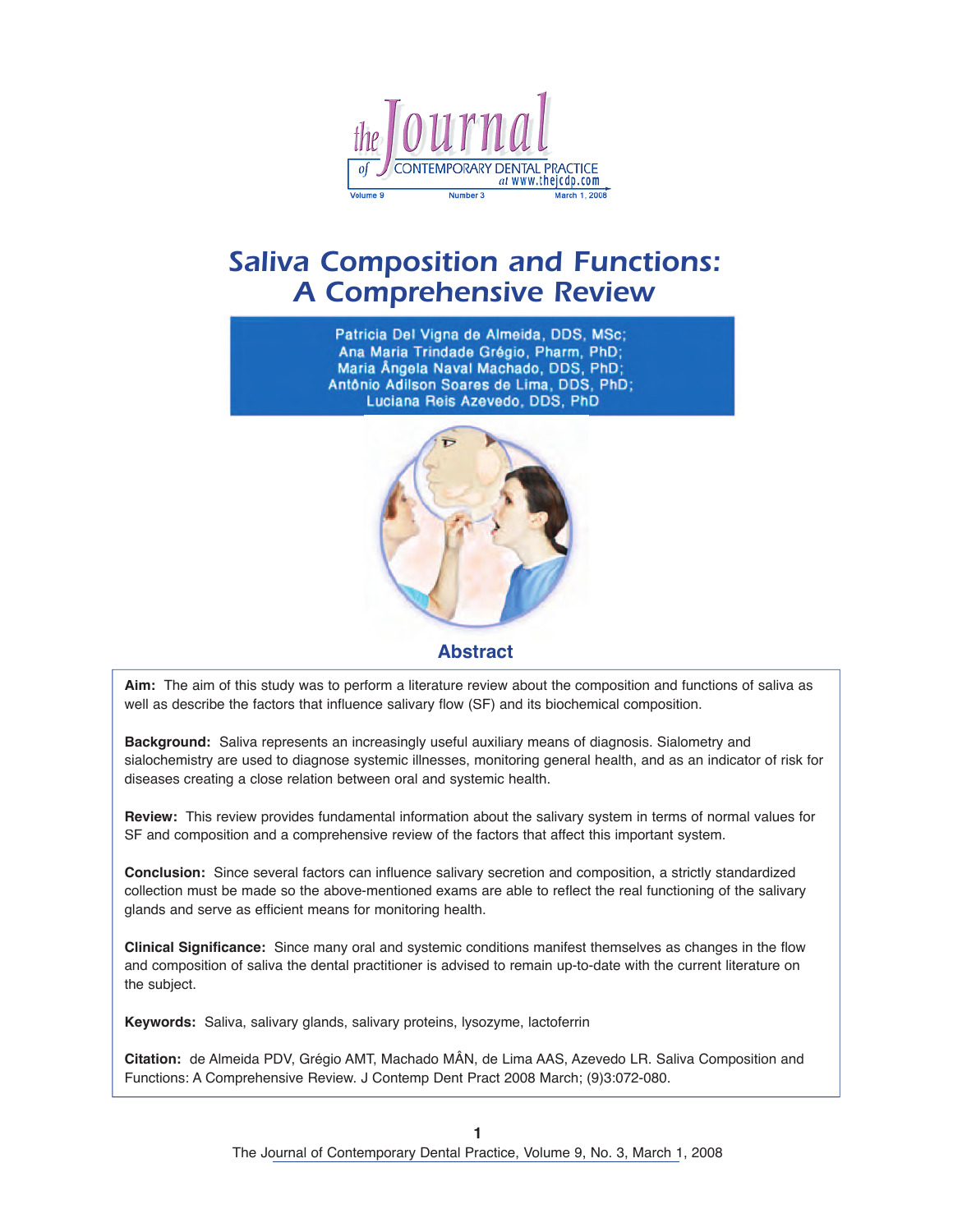#### **Introduction**

Salivary fluid is an exocrine secretion<sup>1,2</sup> consisting of approximately 99% water, containing a variety of electrolytes (sodium, potassium, calcium, chloride, magnesium, bicarbonate, phosphate) and proteins, represented by enzymes, immunoglobulins and other antimicrobial factors, mucosal glycoproteins, traces of albumin and some polypeptides and oligopeptides of importance to oral health. There are also glucose and nitrogenous products, such as urea and ammonia.<sup>3,4</sup> The components interact and are responsible for the various functions attributed to saliva. 2



Total or whole saliva refers to the complex mixture of fluids from the salivary glands, the gingival fold, oral mucosa transudate, in addition to mucous of the nasal cavity and pharynx, non-adherent oral bacterial, food remainders, desquamated epithelial and blood cells, as well as traces of medications or chemical products. 3-9

At rest, without exogenous or pharmacological stimulation, there is a small, continuous salivary flow (SF), denominated basal unstimulated secretion, present in the form of a film that covers, moisturizes, and lubricates the oral tissues. Whereas, stimulated saliva is produced in the face of some mechanical, gustatory, olfactory, or pharmacological stimulus, contributing to around 80% to 90% of daily salivary production.<sup>2-4,9-12</sup>

A healthy person's mean daily saliva production ranges from 1 to 1.5L. 4 The SF index is a parameter allowing stimulated and unstimulated saliva flow to be classified as normal, low, or very low (hyposalivation). 8 In adults, normal

total stimulated SF ranges from 1 to 3 mL/ min, low ranges from 0.7 to 1.0 mL/min, while hyposalivation is characterized by a SF of less than 0.7 mL/min. The normal unstimulated SF ranges from 0.25 to 0.35 mL/min, low ranges from 0.1 to 0.25 mL/min, while hyposalivation is characterized by a SF of less than 0.1 mL/ min. 8,11 However, the values denominated "normal" for stimulated and unstimulated SF exhibit a large biological variation. Thus, individual SF must be monitored regularly and not determined as "normal" or "abnormal", based only on one measurement.<sup>9,11</sup>

Saliva is critical for preserving and maintaining the health of oral tissues and has been used as a source of non-invasive investigation of metabolism and the elimination of many drugs. However, it receives little attention until its quantity diminishes or its quality becomes altered.<sup>4,7,11,13</sup>

At present, saliva represents an increasingly useful auxiliary means of diagnosis. <sup>14</sup> Many researchers have made use of sialometry and sialochemistry to diagnose systemic illnesses, monitoring general health, and as an indicator of risk for diseases creating a close relation between oral and systemic health.<sup>15</sup> However, since several factors can influence salivary secretion and composition a strictly standardized collection must be made so the above-mentioned exams are able to reflect the real functioning of the salivary glands and serve as an efficient means for monitoring health. Therefore, the aim of this literature review was to investigate the composition and functions of saliva as well as describe the factors that influence SF and its biochemical composition.

#### **Saliva Functions and Composition**

#### **Taste**

The SF initially formed inside the acini is isotonic with respect to plasma. However, as it runs through the network of ducts, it becomes hypotonic.<sup>6,9,16,17</sup> The hypotonicity of saliva (low levels of glucose, sodium, chloride, and urea) and its capacity to provide the dissolution of substances allows the gustatory buds to perceive different flavors. Gustin, a salivary protein, appears to be necessary for the growth and maturation of these buds.<sup>1,4,13,18</sup>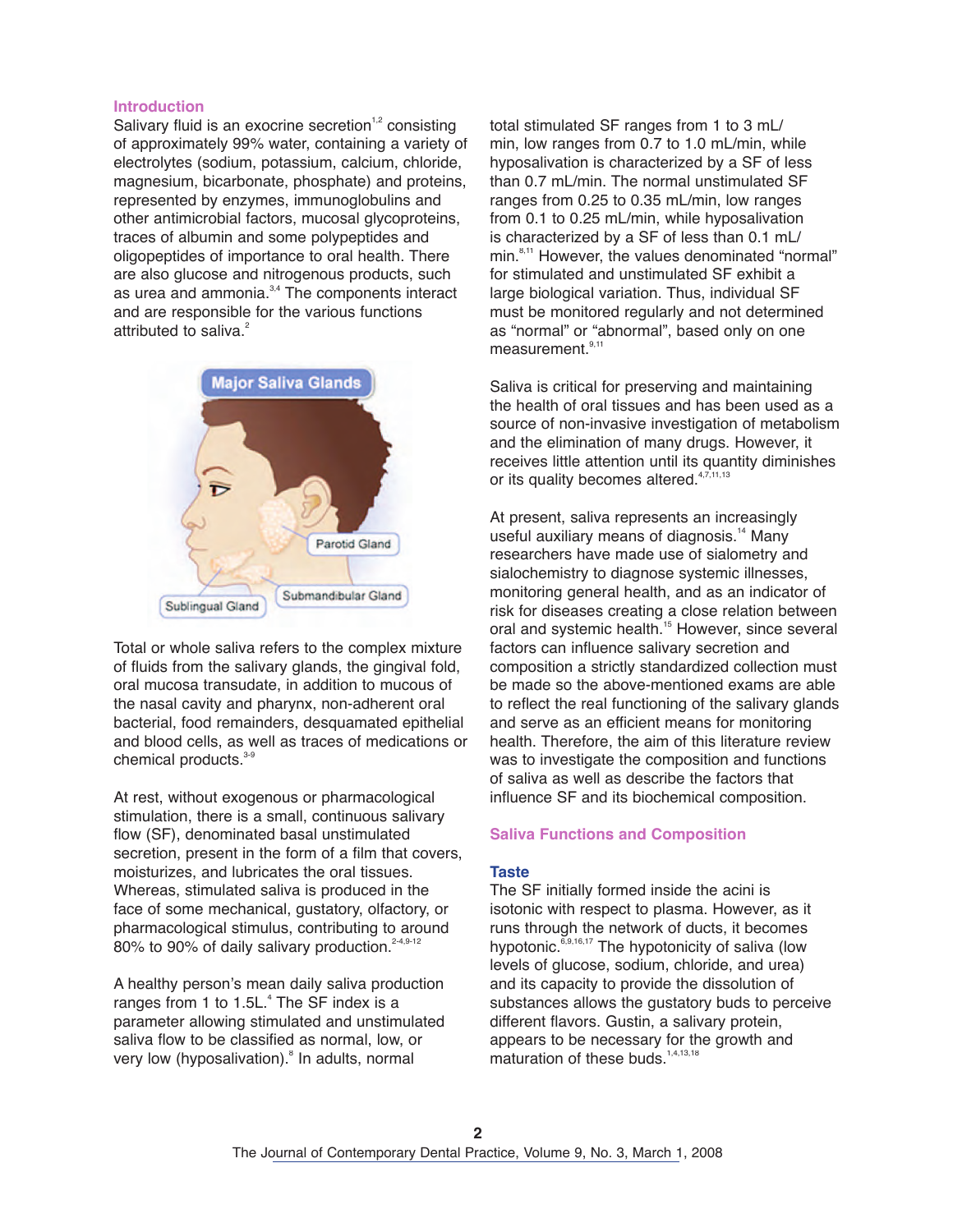

## **Protection and Lubrication**

Saliva forms a seromucosal covering that lubricates and protects the oral tissues against irritating agents.<sup>18,19</sup> This occurs due to mucins (proteins with high carbohydrate content) responsible for lubrication, protection against dehydration, and maintenance of salivary viscoelasticity. They also selectively modulate the adhesion of microorganisms to the oral tissue surfaces, which contributes to the control of bacterial and fungal colonization. In addition, they protect these tissues against proteolytic attacks by microorganisms. Mastication, speech, and deglutition are aided by the lubricant effects of these proteins. 1,4,8,19-22

# **Dilution and Cleaning**

Sugars in their free form are present in total stimulated and unstimulated saliva at a mean concentration of 0.5 to 1 mg/100mL.<sup>3,5</sup> High concentrations of sugar in saliva mainly occur after the intake of food and drink.<sup>3,5</sup> It is known there is a correlation between the glucose concentration in the blood and salivary fluid, particularly in diabetics, but because this is not always significant, saliva is not used as a means of monitoring blood sugar.<sup>23</sup>

In addition to diluting substances, its fluid consistency provides mechanical cleansing of the residues present in the mouth such as nonadherent bacteria and cellular and food debris. SF tends to eliminate excess carbohydrates, thus, limiting the availability of sugars to the biofilm microorganisms. The greater the SF, the greater the cleaning and diluting capacity; therefore, if changes in health status cause a reduction in SF, there would be a drastic alteration in the level of oral cleaning. 8,12,13,18,19

# **Buffer Capacity**

Saliva behaves as a buffer system to protect the mouth $8,19$  as follows:

- 1. It prevents colonization by potentially pathogenic microorganisms by denying them optimization of environmental conditions.
- 2. Saliva buffers (neutralizes) and cleans the acids produced by acidogenic microorganisms, thus, preventing enamel demineralization. 13

It is important to emphasize biofilm thickness, and the number of bacteria present determines the efficacy of salivary buffers. 4

Negatively loaded residues on the salivary proteins work as buffers. Sialin, a salivary peptide, plays an important role in increasing the biofilm pH after exposure to fermentable carbohydrates.<sup>8,13</sup>

Urea is another buffer present in total salivary fluid which is a product of aminoacid and protein catabolism that causes a rapid increase in biofilm pH by releasing ammonia and carbon dioxide when hydrolyzed by bacterial ureases. 3,5,8,9,24,25 Children with chronic renal insufficiency present with less caries than healthy children, due to the increased levels of salivary urea.<sup>26</sup>

Ammonia, a product of urea and aminoacid metabolism, is potentially cytotoxic to gingival tissues. It is an important factor in the initiation of gingivitis because it may increase the permeability of the sulcular epithelium to other toxic or antigenic substances in addition to the formation of dental calculus.<sup>27</sup>

The carbonic acid-bicarbonate system is the most important buffer in stimulated saliva, while in unstimulated saliva it serves as the phosphate buffer system. 8

## **Integrity of Tooth Enamel**

Saliva plays a fundamental role in maintaining the physical-chemical integrity of tooth enamel by modulating remineralization and demineralization. The main factors controlling the stability of enamel hydroxyapatite are the active concentrations free of calcium, phosphate, and fluoride in solution and the salivary  $pH.$ <sup>11,28</sup>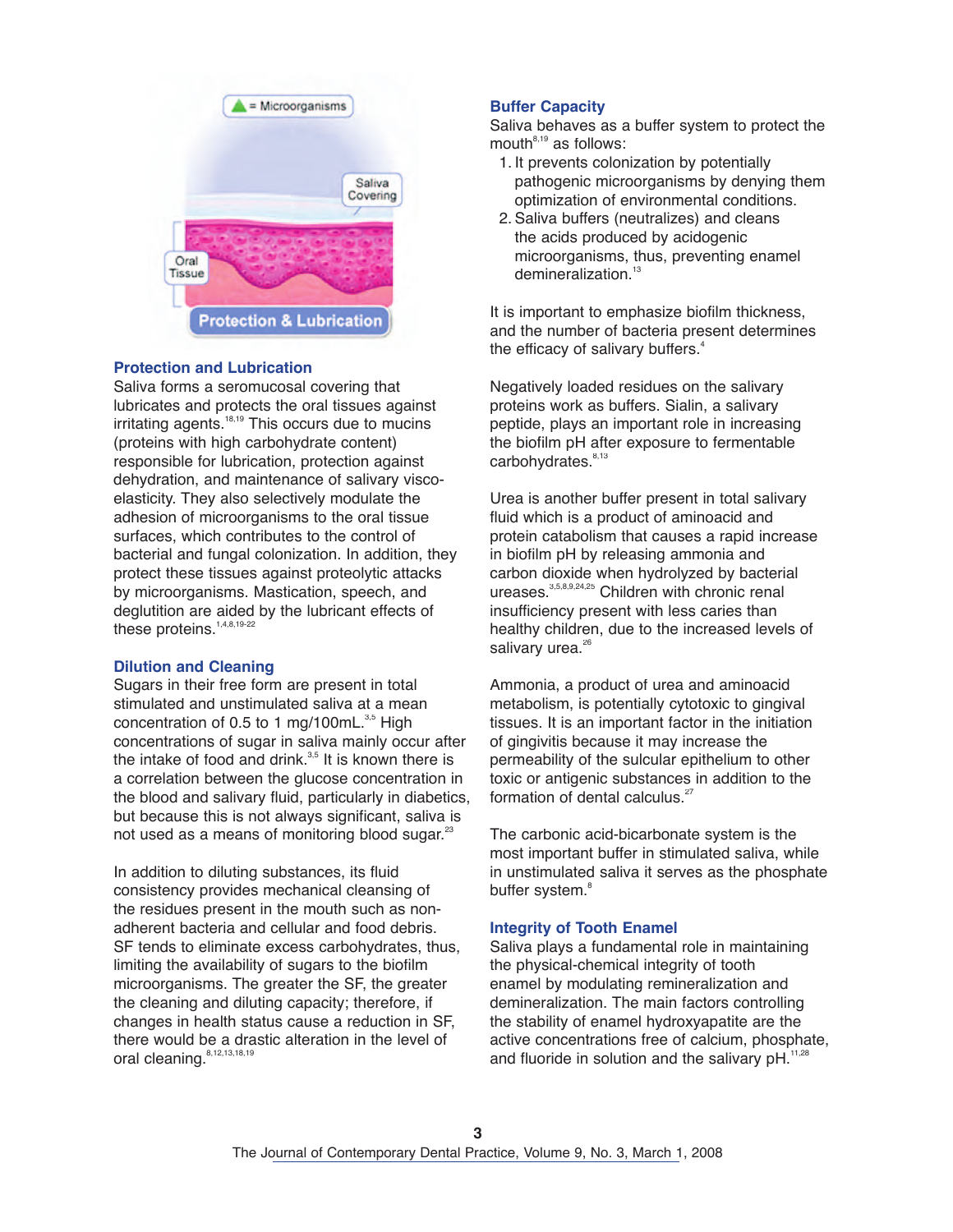The high concentrations of calcium and phosphate in saliva guarantee ionic exchanges directed towards the tooth surfaces that begin with tooth eruption resulting in post-eruptive maturation. Remineralization of a carious tooth before cavitation occurs is possible, mainly due to the availability of calcium and phosphate ions in saliva. $^{\scriptscriptstyle{8,13,18}}$ 

The concentration of salivary calcium varies with the  $SF<sup>8,11</sup>$  and is not affected by diet. However, diseases such as cystic fibrosis and some medications such as pilocarpine cause an increase in calcium levels. Depending on the pH, salivary calcium can be ionized or linked. Ionized calcium is important for establishing equilibrium between the calcium phosphates of enamel and its adjacent liquid. Non-ionized calcium can be linked to inorganic ions (inorganic phosphate, bicarbonate, fluoride), to small organic ions (citrate), and to macromolecules (statherin, histidine-rich peptides, and proline-rich proteins). A special case of the combination of calcium is its strong link with  $\alpha$ -amilase, where it acts as a co-factor necessary for the enzyme function.<sup>8,11</sup>

Inorganic orthophosphate found in saliva consists of phosphoric acid  $(H_3PO_4)$  and primary  $(H_2PO_4)$ , secondary (HPO $_4^2$ ), and tertiary (PO $_4^3$ ) inorganic phosphate ions. The concentrations of these ions depend on salivary pH and vary in accordance with the SF. As the flow increases, the total concentration of inorganic phosphate diminishes.<sup>8,11</sup> The most important biological function of this ion is to maintain the dental structure. Another function, discussed previously, is its buffer capacity, relevant only in unstimulated SF.<sup>8,11</sup>

The presence of fluoride in saliva, even at physiologically low levels, is decisive for the stability of dental minerals. Its concentration in total saliva is related to its consumption. It is dependent on the fluoride in the environment, especially in drinking water. Other sources are also important, such as dentifrices and other products used in caries prevention. The presence of fluoride ions in the liquid phase reduces mineral loss during a drop in biofilm pH, as these ions diminish the solubility of dental hydroxyapatite, making it more resistant to demineralization. It has also been demonstrated fluoride reduces the production of acids in biofilm. 4,8,11,28

Normal salivary pH is from 6 to 7 and varies in accordance with the SF, from 5.3 (low flow) to 7.8 (peak flow). There are various sources of hydrogen ions in oral fluids: secretion by the salivary glands in the form of organic and inorganic acids, production by the oral microbiota, or acquisition through food. These ions influence the equilibrium of calcium phosphates in the enamel. The higher the concentration of hydrogen ions, the lower the pH and vice versa.<sup>4,8</sup> At higher flows of stimulated salivary secretion, the concentration of bicarbonate ions is higher, the pH also rises, and the buffering power of the saliva increases dramatically.<sup>11</sup>

## **Digestion**

Saliva is responsible for the initial digestion of starch, favoring the formation of the food bolus.<sup>13,17</sup> This action occurs mainly by the presence of the digestive enzyme  $\alpha$ -amylase (ptyalin) in the composition of the saliva. Its biological function is to divide the starch into maltose, maltotriose, and dextrins. This enzyme is considered to be a good indicator of properly functioning salivary glands,<sup>29</sup> contributing 40% to 50% of the total salivary protein produced by the glands. The greater part of this enzyme (80%) is synthesized in the parotids and the remainder in the submandibular glands. Its action is inactivated in the acid portions of the gastrointestinal tract and is consequently limited to the mouth.<sup>3,4,8,12,21</sup>

#### **Tissue Repair**

A tissue repair function is attributed to saliva since clinically the bleeding time of oral tissues appears to be shorter than other tissues. When saliva is experimentally mixed with blood, the coagulation time can be greatly accelerated (although the resulting clot is less solid than normal). Experimental studies in mice have shown wound contraction is significantly increased in the presence of saliva due to the epidermal growth factor it contains which is produced by the submandibular glands.<sup>13</sup>

## **Antibacterial Properties and Participation in Film and Calculus Formation**

Saliva contains a spectrum of immunologic and non-immunologic proteins with antibacterial properties. In addition, some proteins are necessary for inhibiting the spontaneous precipitation of calcium and phosphate ions in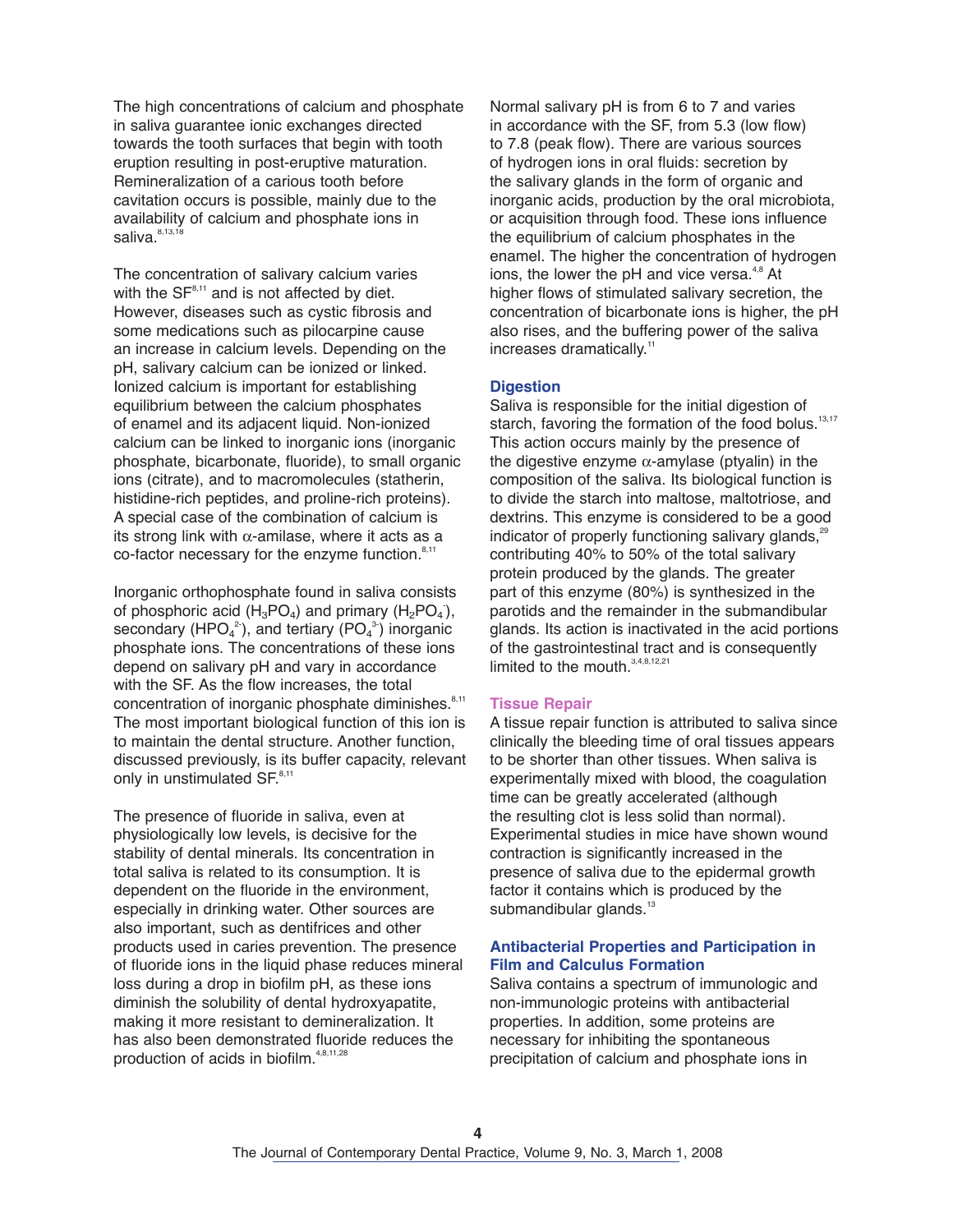the salivary glands and in their secretions. Both the acquired film and the biofilm have proteins derived from saliva.<sup>3,11</sup>

Secretory immunoglobulin A (IgA) is the largest immunologic component of saliva. It can neutralize viruses, bacterial, and enzyme toxins. It serves as an antibody for bacterial antigens and is able to aggregate bacteria, inhibiting their adherence to oral tissues.<sup>4,11,13,21</sup> Other immunologic components, such as IgG and IgM, occur in less quantity and probably originate from gingival fluid.<sup>3,4</sup>

Among the non-immunologic salivary protein components, there are enzymes (lysozyme, lactoferrin, and peroxidase), mucin glycoproteins, agglutinins, histatins, proline-rich proteins, statherins, and cystatins.<sup>11,21</sup>

Lysozyme can hydrolyze the cellular wall of some bacteria, and because it is strongly cationic, it can activate the bacterial "autolisines" which are able to destroy bacterial cell wall components. Gram-negative bacteria are more resistant to this enzyme due to the protective function of their external lipopolysaccharide layer. Other antibacterial mechanisms have been proposed for this enzyme, such as aggregation and inhibition of bacterial adherence.<sup>3,4,8,21,22</sup>

Lactoferrin links to free iron in the saliva causing bactericidal or bacteriostatic effects on various microorganisms requiring iron for their survival such as the Streptococcus mutans group. Lactoferrin also provides fungicidal, antiviral, anti-inflammatory, and immunomodulatory functions.<sup>3,4,8,22,30</sup>

Peroxidase or sialoperoxidase offers antimicrobial activity because it serves as a catalyst for the oxidation of the salivary thiocyanate ion by hydrogen peroxide into hypothiocyanate, a potent antibacterial substance. As a result of its consumption, proteins and cells are protected from the toxic and oxidant effects of hydrogen peroxide. 3,4,8,22

The proline-rich proteins and statherins inhibit the spontaneous precipitation of calcium phosphate salts and the growth of hydroxyapatite crystals on the tooth surface, preventing the formation of salivary and dental calculus. They favor oral

structure lubrication, and it is probable both are important in the formation of acquired film. Another function proposed for the proline-rich proteins is the capacity to selectively mediate bacterial adhesion to tooth surfaces.<sup>3,4,8,22</sup>

The cystatins are also related to acquired film formation and to hydroxyapatite crystal equilibrium. Due to its proteinase inhibiting properties, it is surmised they act in controlling proteolytic activity.<sup>3,4,8,22,31</sup>

The histatins, a family of histidine-rich peptides, <sup>22</sup> have antimicrobial activity against some strains of Streptococcus mutans<sup>32</sup> and inhibit hemoagglutination of the periopathogen Porphyromonas gingivallis.<sup>33</sup> They neutralize the lipopolysaccharides of the external membranes of Gram-negative bacteria $34$  and are potent inhibitors of Candida albicans growth and development.<sup>35</sup> The bactericidal and fungicidal effects occur through the union of positively loaded histatins with the biological membranes resulting in the destruction of their architecture and altering their permeability. Other functions attributed to these peptides are: participation in acquired film formation and inhibition of histamine release by the mastocytes, suggesting a role in oral inflammation. 21

Salivary agglutinin, a highly glycosylated protein frequently associated with other salivary proteins and with secretory IgA, is one of the main salivary components responsible for bacteria agglutination. 22

# **Factors Influencing Salivary Flow and Composition**

Several factors may influence SF and its composition. As a result, these vary greatly among individuals and in the same individual under different circumstances.<sup>3,5,9,10,36</sup>

## **Individual Hydration**

The degree of individual hydration is the most important factor that interferes in salivary secretion.<sup>10</sup> When the body water content is reduced by 8%, SF virtually diminishes to zero, whereas hyperhydration



causes an increase in SF. 9 During dehydration,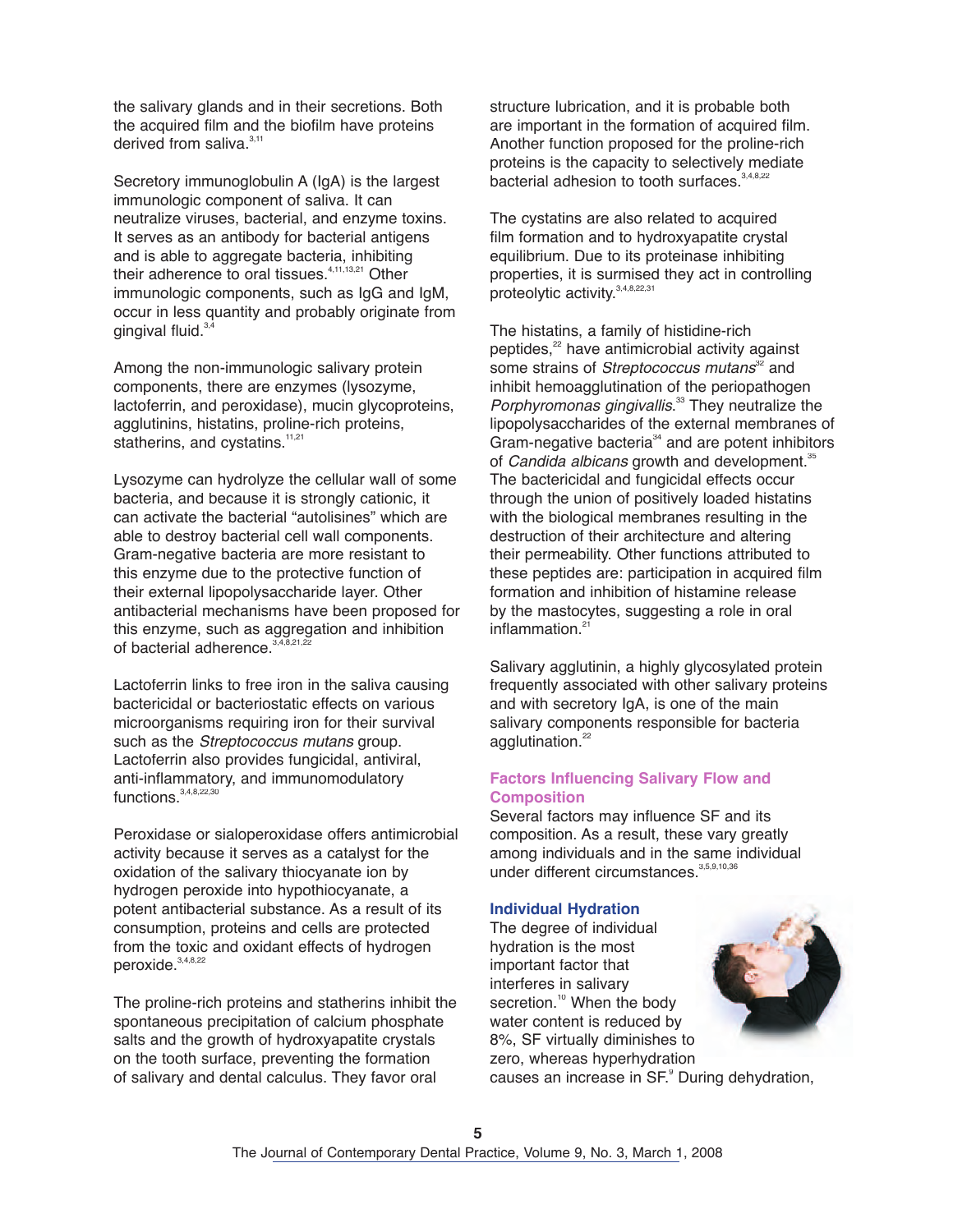the salivary glands cease secretion to conserve water.<sup>37</sup>

#### **Body Posture, Lighting, and Smoking**

SF varies in accordance with body posture, lighting conditions, and smoking. Patients kept standing up or lying down present higher and lower SF, respectively, than seated patients. There is a decrease of 30% to 40% in SF of people that are blindfolded or in the dark. However, the flow is not less in blind people, when compared with people with normal vision. This suggests that blind people adapt to the lack of light that enters through the eyes. Olfactive stimulation and smoking cause a temporary increase in unstimulated SF.<sup>9</sup> Men that smoke present significantly higher stimulated SF than non-smoking men.<sup>38</sup> The irritating effect of tobacco increases glandular excretion,<sup>39</sup> and nicotine causes severe morphologic and functional alterations in the salivary glands.<sup>40</sup>

## **The Circadian and Circannual Cycle**

SF attains its peak at the end of the afternoon but goes down to almost zero during sleep. Salivary composition is not constant and is related to the Circadian cycle.<sup>4,41</sup> The concentration of total proteins attains its peak at the end of the afternoon, while the peak production levels of sodium and chloride occur at the beginning of the morning.<sup>9</sup>

According to Edgar,<sup>9</sup> the circannual rhythm also influences salivary secretion. In the summer lower volumes of salivary flows from the parotid gland, while in the winter there are peak volumes of secretion. However, these data were obtained in the state of Texas in the southern United States and the reduction in SF may be associated with dehydration that occurs because of the hot weather.

#### **Medications**

Many classes of drugs, particularly those that have anticholinergic action (antidepressants, anxiolytics, antipsychotics, antihistaminics, and antihypertensives), may cause reduction in SF and alter its composition.<sup>9,18,42,43</sup>

## **Thinking of Food and Visual Stimulation**

Thinking of food or looking at food are weak salivation stimuli in humans. It may seem that people salivate simply because of thinking of food, but in reality they become more conscious of the

saliva in the floor of the mouth between swallows. Some researchers observed a small increase in SF in the face of visual stimuli, while others observed no effect whatever.<sup>9</sup>

#### **Regular Stimulation of Salivary Flow**

Although there is evidence regular stimulation of SF with the use of chewing gum leads to an increase in stimulated SF, further studies are required to explain whether this stimulation increases unstimulated SF. 9

#### **Size of Salivary Glands and Body Weight**

Stimulated SF is directly related to the size of the salivary gland, contrary to unstimulated SF which does not depend on its size.<sup>9</sup>

Unstimulated SF appears to be independent of body weight;<sup>10</sup> on the other hand, obese boys present significantly lower salivary amylase concentration in comparison with controls. 44

#### **Salivary Flow Index**

The main factor affecting salivary composition is the flow index<sup>8,9</sup> which varies in accordance with the type, intensity, and duration of the stimulus.<sup>5,12,17</sup> As the SF increases, the concentrations of total protein, sodium, calcium, chloride, and bicarbonate as well as the pH increases to various levels, whereas the concentrations of inorganic phosphate and magnesium diminish.<sup>3</sup>

Mechanical or chemical stimulus is associated with increased salivary secretion. The action of chewing something tasteless itself stimulates salivation but to a lesser degree than the tasty stimulation caused by citric acid.<sup>9</sup> Acid substances are considered potent gustatory stimuli.<sup>10</sup>

#### **Contributions of Different Salivary Glands**

Other factors that influence total salivary composition are the relative contribution of the different salivary glands and the type of secretion.<sup>5,9</sup> The percentage of contribution by the glands during unstimulated SF is as follows:

- 20% by the parotid glands
- 65%-70% submandibular glands
- 7% to 8% sublingual glands
- <10% by the minor salivary glands

When SF is stimulated, there is an alteration in the percentage of contribution of each gland with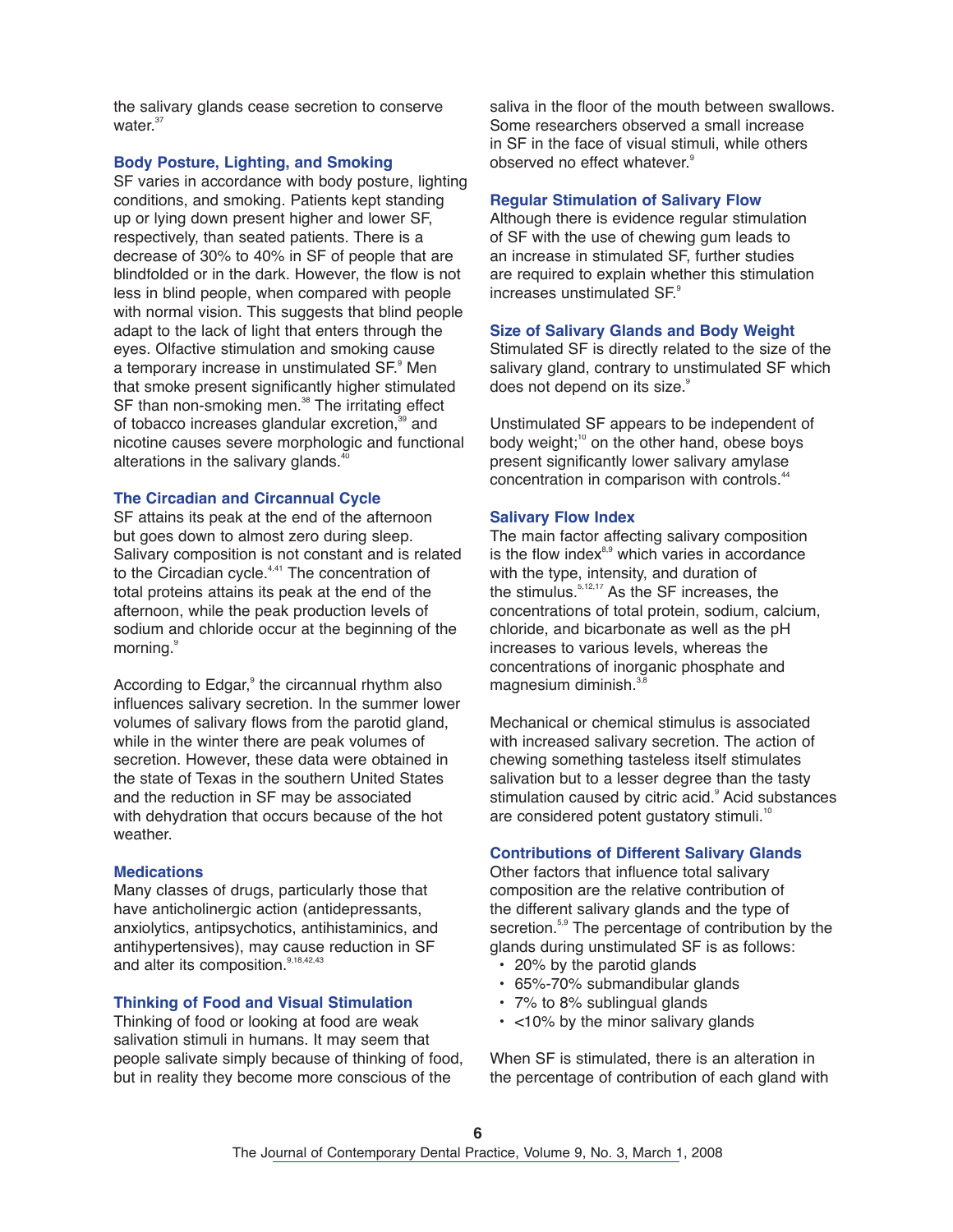

the parotids contributing over 50% of the total salivary secretion.<sup>3,4,11,12,45</sup>

The salivary secretions may be serous, mucous, or mixed. Serous secretions, produced mainly by the parotids, are rich in ions and enzymes. Mucous secretions are rich in mucins (glycoproteins) and present little or no enzymatic activity. They are produced mainly by the smaller glands. In the mixed glands, such as the submandibular and sublingual glands, the salivary content depends on the proportion between the serous and mucous cells.<sup>2,8,13,17</sup>

#### **Physical Exercise**

Physical exercise can alter secretion and induces changes in various salivary components, such as: immunoglobulins, hormones, lactate, proteins, and electrolytes. 46,47 In addition to the determined intensity of the exercise, there is a clear rise in salivary levels of  $\alpha$ -amilase and electrolytes (especially Na<sup>+</sup>).<sup>46</sup> During physical activities sympathetic stimulation appears to be strong enough to diminish or inhibit salivary secretion.<sup>47</sup>

## **Alcohol**

The intake of a single high dose of ethanol causes a significant reduction of stimulated SF. This diminishment results from the altered release of total proteins and amylase as well as in diminished release of electrolytes.<sup>29</sup> Rats exposed to ethanol for a prolonged period showed significant reduction in salivary secretion and diminished release of proteins. 40

#### **Systemic Diseases and Nutrition**

In some chronic diseases such as: pancreatitis, diabetes mellitus, renal insufficiency, anorexia, bulimia, and celiac disease, the amylase level

is high.<sup>2</sup> Alterations in the psycho-emotional state may alter the biochemical composition of saliva. Depression is accompanied by diminished salivary proteins.<sup>48</sup> Nutritional deficiencies may also influence salivary function and composition. 4,11

#### **Fasting and Nausea**

Although short-term fasting reduces SF it does not lead to hyposalivation, and the flow is restored to normal values immediately after the fasting period ends.<sup>11</sup> Stimulated SF increases when preceded by gustatory stimulation in less than one hour before saliva collection. 49 Saliva secretion increases before and during vomiting.<sup>9</sup>

## **Age**

Despite numerous studies on salivary secretion the effect of aging on SF remains obscure due to conflicting observations in the literature leaving little information available regarding SF in healthy elderly persons. 50

Histologic analyses have demonstrated with advancing age the parenchyma of the salivary glands is gradually replaced by adipose and fibrovascular tissue, and the volume of the acini is reduced.<sup>51,52</sup> However, functional studies among healthy individuals indicate aging itself does not necessarily lead to diminished glandular capacity to produce saliva.<sup>19</sup>

Navazesh et al.<sup>53</sup> found the total unstimulated SF is significantly lower in healthy patients between the ages of 65 and 83 years, in comparison with patients between the ages of 18 and 35 years. However, total stimulated SF was significantly higher in the elderly in comparison with the younger persons.

Percival et al.<sup>50</sup> also found the total unstimulated SF is related to age, being significantly reduced in healthy non-medicated elderly persons aged 80 years or older. However, no age-related reductions in stimulated SF from the parotid were detected. It is suggested the elderly do not present dysfunctions in the ability to respond to sialogogues, however, the reduction in unstimulated SF could contribute to the appearance of diseases in the oral mucosa.

Lima et al. <sup>54</sup> demonstrated elderly persons presented a very low daily saliva production,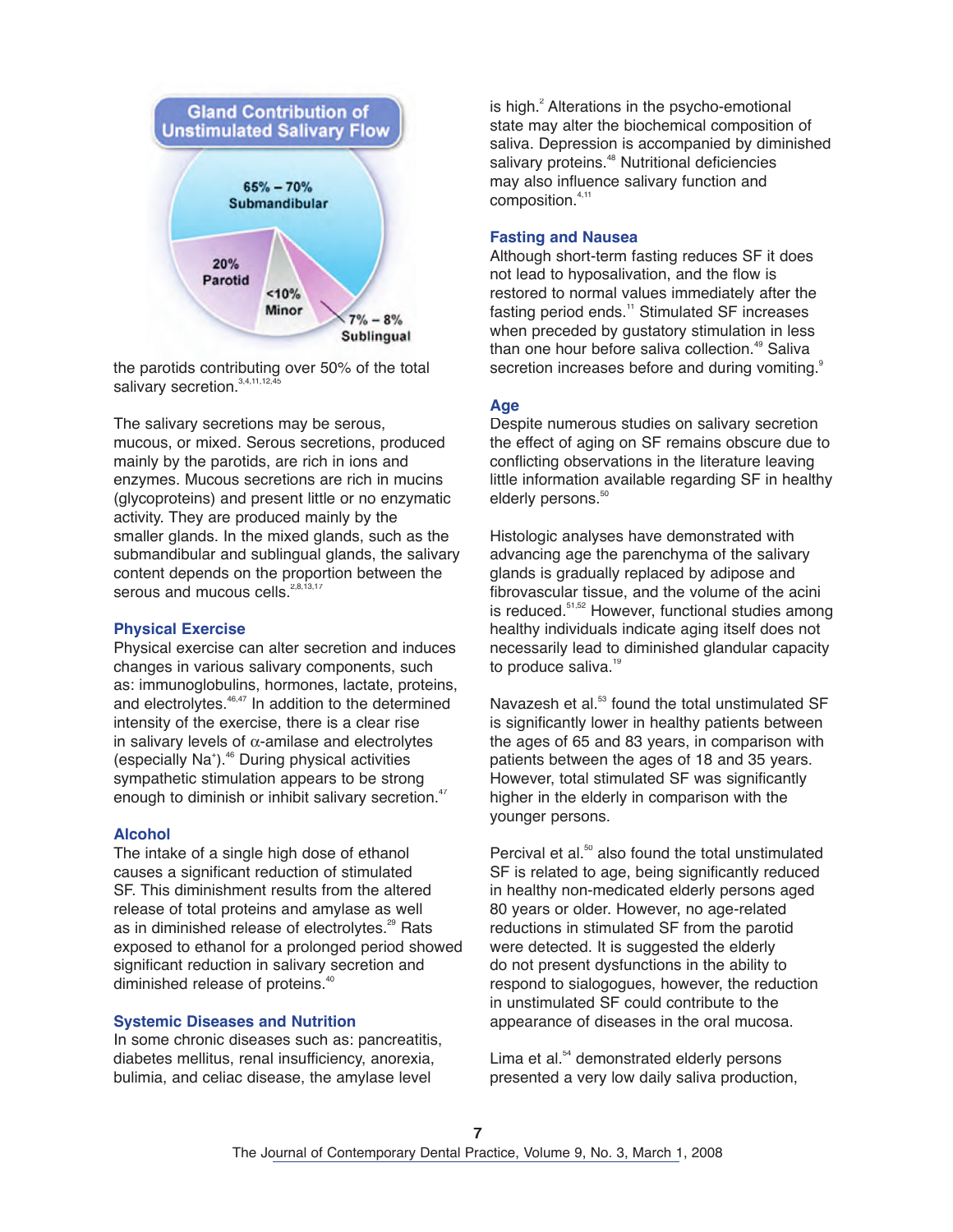and this appears to be more related to systemic diseases and the continuous use of medications than to aging.

## **Gender**

The differences in salivary secretion between men and women have been attributed to two theories: women present smaller salivary glands in comparison with men and the female hormonal pattern may contribute to diminished salivary secretion.<sup>50</sup> However, menopause and hormone replacement therapy are not associated with salivary dysfunction of the parotid.<sup>55</sup> There were no significant differences with regard to SF between healthy pre- and post-menopausal women and between post-menopausal women under hormonal treatment and women that did not receive treatment. 56

Percival et al.<sup>50</sup> found healthy, non-medicated women presented a lower mean for total unstimulated SF and for stimulated SF of the parotid when compared with men. Whereas, Shern et al.<sup>57</sup> reported the total unstimulated SF was not influenced by gender.

# **Conclusion**

Since several factors can influence salivary secretion and composition a precise standard for saliva collection must be established. Such a standard would make the test results obtained through sialometry and/or sialochemistry more helpful in characterizing the true functional state of the salivary glands which in turn would serve as indicators for a diagnosis when oral and/or systemic alterations are suspected.

# **Clinical Significance**

Since many oral and systemic conditions manifest themselves as changes in the flow and composition of saliva the dental practitioner is advised to remain up-to-date with the current literature on the subject.

## **References**

- 1. Berkovitz BKB, Holland GR, Moxham BJ. Oral anatomy, histology and embryology. 3rd ed. New York: Mosby; 2002.
- 2. Ferraris MEG, Munõz AC. Histologia e embriologia bucodental. 2. ed. Rio de Janeiro: Guanabara Koogan; 2006.
- 3. Edgar WM. Saliva: its secretion, composition and functions. Br Dent J. 1992;172:305-312.
- 4. Humphrey SP, Williamson RT. A review of saliva: normal composition, flow, and function. J Prosthet Dent. 2001;85:162-169.
- 5. Jenkins GN. The physiologic and biochemistry of the mouth. 4th. ed. Oxford: Blackwell Scientific Publications; 1978.
- 6. Washington N, Washington C, Wilson CG. Physiological pharmaceutics: barriers to drug absorption. London: CRC Press; 2000.
- 7. Tabak LA. A revolution in biomedical assessment: the development of salivary diagnostics. J Dent Educ. 2001;65:1335-1339.
- 8. Tenovuo J, Lagerlöf F. Saliva. In: Thylstrup A, Fejerskov O. Textbook of clinical cariology. 2nd ed. Copenhagen: Munksgaard; 1994.
- 9. Edgar M, Dawes C, O'Mullane D. Saliva and oral health. 3rd ed. London: BDJ Books; 2004.
- 10. Dawes C. Physiological factors affecting salivary flow rate, oral sugar clearance, and the sensation of dry mouth in man. J Dent Res. 1987;66:648-653.
- 11. Axelsson P. Diagnosis and risk prediction of dental caries. v. 2. Illinois: Quintessence books; 2000.
- 12. Douglas CR. Tratado de fisiologia aplicada à saúde. 5. ed. São Paulo: Robe Editorial; 2002.
- 13. Ten Cate AR. Oral histology: development, structure and function. 5th ed. St. Louis: Mosby; 1998.
- 14. Malamud D. Salivary diagnostics: the future is now. J Am Dent Assoc. 2006;137:284-286.
- 15. González LFA, Sánches MCR. La saliva: revisión sobre composición, función y usos diagnósticos: primera parte. Univ Odontol. 2003;23:18-24.
- 16. Turner RJ, Sugiya H. Understanding salivary fluid and protein secretion. Oral Dis. 2002;8:3-11.
- 17. Costanzo LS. Fisiologia. 2. ed. Rio de Janeiro: Elsevier; 2004.
- 18. Stack KM, Papas AS. Xerostomia: etiology and clinical management. Nutr Clin Care. 2001;4:15-21.
- 19. Nagler RM. Salivary glands and the aging process: mechanistic aspects, health-status and medicinal-efficacy monitoring. Biogerontology. 2004;5:223-33.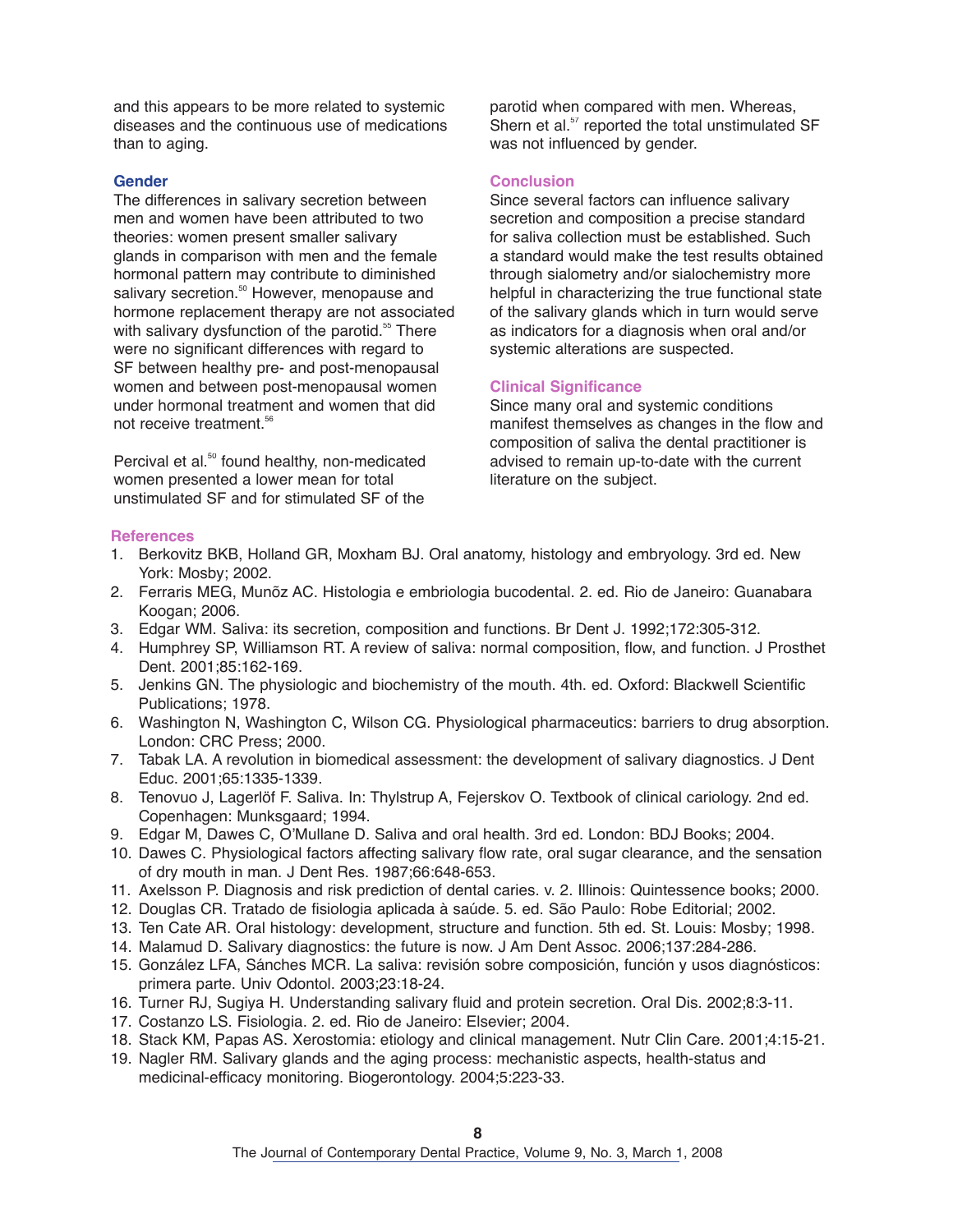- 20. Tabak LA, Levine MJ, Mandel ID, Ellison SA. Role of salivary mucins in the protection of the oral cavity. J Oral Pathol. 1982;11:1-17.
- 21. Schenkels LC, Veerman EC, Nieuw Amerongen AV. Biochemical composition of human saliva in relation to other mucosal fluids. Crit Rev Oral Biol Med. 1995; 6:161-175.
- 22. Amerongen AV, Veerman EC. Saliva: the defender of the oral cavity. Oral Dis. 2002;8:12-22.
- 23. Ben-Aryeh H, Cohen M, Kanter Y, Szargel R, Laufer D. Salivary composition in diabetic patients. J Diabet Complications. 1988;2:96-99.
- 24. Jaffe EC, Roberts GJ, Chantler C, Carter JE. Dental findings in chronic renal failure. Br Dent J. 1986;160:18-20.
- 25. Ertugrul F, Elbek-Cubukcu C, Sabah E, Mir S. The oral health status of children undergoing hemodialysis treatment. Turk J Pediatr. 2003;45:108-113.
- 26. Lucas VS, Roberts GJ. Oro-dental health in children with chronic renal failure and after renal transplantation: a clinical review. Pediatr Nephrol. 2005;20:1388-1394.
- 27. Macpherson LMD, Dawes C. Urea concentration in minor mucous gland secretions and the effect of salivary film velocity on urea metabolism by Streptococcus vestibularis in an artificial plaque. J Periodontal Res. 1991;26:395-401.
- 28. Larsen MJ, Bruun C. A química da cárie dentária e o flúor: mecanismos de ação. In: Thylstrup A, Fejerskov O. Cariologia clínica. 3. ed. São Paulo: Livraria Editora Santos; 2001.
- 29. Enberg N, Alho H, Loimaranta V, Lenander-Lumikari M. Saliva flow rate, amylase activity, and protein and electrolyte concentrations in saliva after acute alcohol consumption. Oral Surg Oral Med Oral Pathol Oral Radiol Endod. 2001;92:292-298.
- 30. Nikawa H, Samaranayake LP, Tenovuo J, Pang KM, Hamada T. The fungicidal effect of human lactoferrin on Candida albicans and Candida krusei. Arch Oral Biol. 1993;38:1057-1063.
- 31. Blankenvoorde MF, Henskens YM, van't Hof W, Veerman EC, Nieuw Amerongen AV. Inhibition of the growth and cysteine proteinase activity of Porphyromonas gingivalis by human salivary cystatin S and chicken cystatin. Biol Chem. 1996;377:847-850.
- 32. Mackay BJ, Denepitiya L, Iacono VJ, Krost SB, Pollock JJ. Growth-inhibitory and bactericidal effects of human parotid salivary histidine-rich polypeptides on Streptococcus mutans. Infect Immun.1984;44:695-701.
- 33. Murakami Y, Tamagawa H, Shizukuishi S, Tsunemitsu A, Aimoto S. Biological role of an arginine residue present in a histidine-rich peptide which inhibits hemagglutination of Porphyromonas gingivalis. FEMS Microbiol Lett. 1992;77:201-204.
- 34. Sugiyama K. Anti-lipopolysaccharide activity of histatins, peptides from human saliva. Experientia. 1993;49:1095-1097.
- 35. Xu T, Levitz SM, Diamond RD, Oppenheim FG. Anticandidal activity of major human salivary histatins. Infect Immun. 1991;59:2549-2554.
- 36. Dawes C. Effects of diet on salivary secretion and composition. J Dent Res. 1970;49:1263-1273.
- 37. Tortora GJ. Corpo humano: fundamentos de anatomia e fisiologia. 4. ed. Porto Alegre: Artmed; 2000.
- 38. Axelsson P, Paulander J, Lindhe J. Relationship between smoking and dental status in 35, 50, 65 and 75 year-old individuals. J Clin Periodontol. 1998;25:297-305.
- 39. Thomson WM, Chalmers JM, Spencer AJ, Slade GD. Medication and dry mouth: findings from a cohort study of older people. J Public Health Dent. 2000;60:12-20.
- 40. Maier H, Born IA, Mall G. Effect of chronic ethanol and nicotine consumption on the function and morphology of the salivary glands. Klin Wochenschr. 1988;66(Suppl 11):140-150.
- 41. Dawes C. Circadian rhythms in human salivary flow rate and composition. J Physiol. 1972;220:529-545.
- 42. Atkinson JC, Baum BJ. Salivary enhancement: current status and future therapies. J Dent Educ. 2001;65:1096-1101.
- 43. Guggenheimer J, Moore PA. Xerostomia: etiology, recognition and treatment. J Am Dent Assoc. 2003;134:61-69.
- 44. de Oliveira CG, Collares EF, Barbieri MA, Fernandes MIM. Produção e concentração de saliva e amilase salivar em crianças obesas. Arq Gastroenterol. 1997;34:105-111.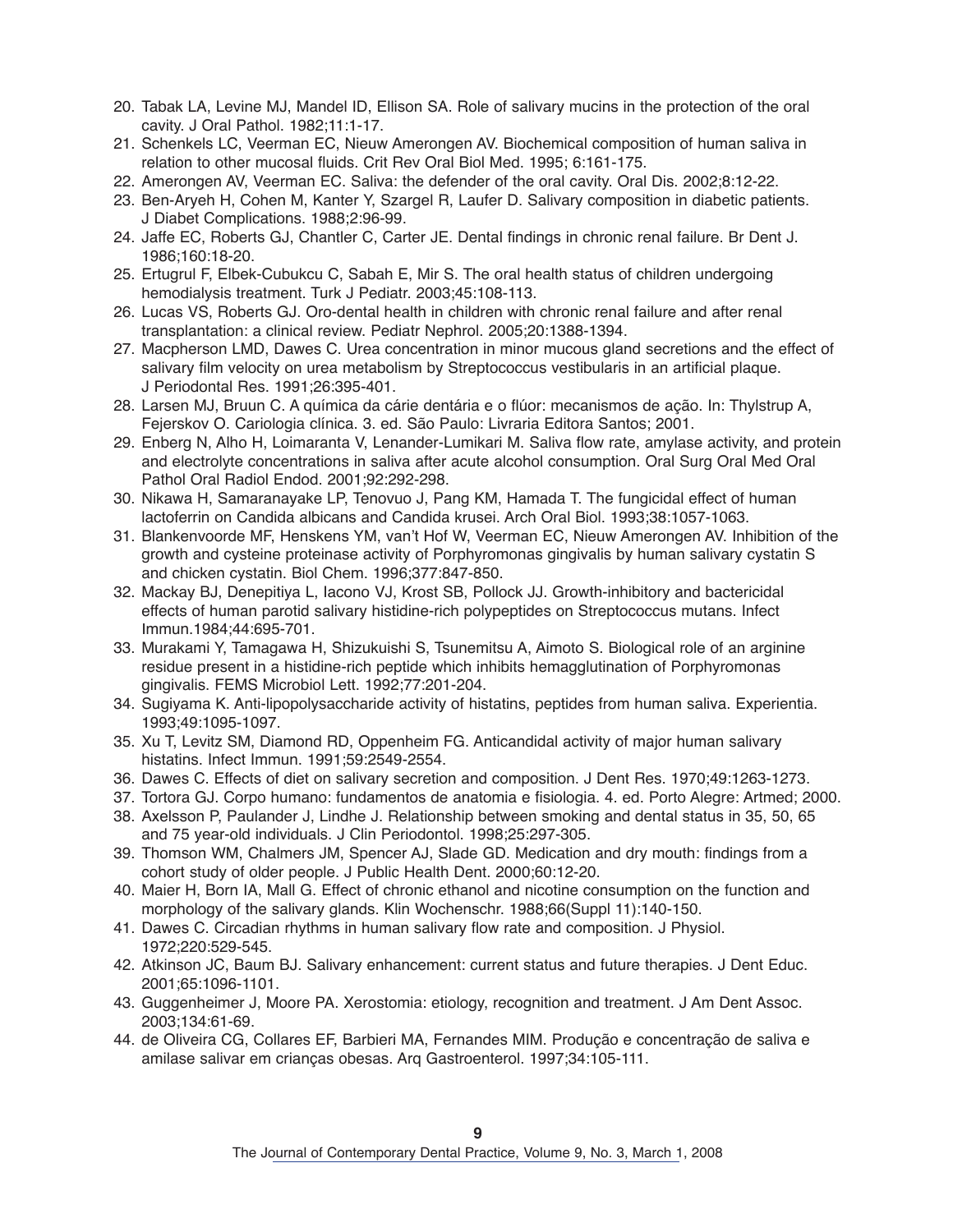- 45. Edgar WM. Saliva and dental health. Clinical implications of saliva: report of a consensus meeting. Br Dent J. 1990;169:96-98.
- 46. Chicharro JL, Lucia A, Perez M, Vaquero AF, Urena, R. Saliva composition and exercise. Sports Med. 1998; 26:17-27.
- 47. Li TL, Gleeson M. The effect of single and repeated bouts of prolonged cycling and circadian variation on saliva flow rate, immunoglobulin A and alpha-amylase responses. J Sports Sci. 2004;22:1015-1024.
- 48. Grigoriev IV, Nikolaeva LV, Artamonov ID. Protein content of human saliva in various psychoemotional states. Biochemistry (Mosc). 2003;68:405-406.
- 49. Dawes C, Chebib FS. The influence of previous stimulation and the day of the week on the concentrations of protein and the main electrolytes in human parotid saliva. Arch Oral Biol. 1972;17:1289-1301.
- 50. Percival RS, Challacombe SJ, Marsh PD. Flow rates of resting whole and stimulated parotid saliva in relation to age and gender. J Dent Res. 1994;73:1416-1420.
- 51. Azevedo LR, Damante JH, Lara VS, Lauris JR. Age-related changes in human sublingual glands: a post mortem study. Arch Oral Biol. 2005;50:565-574.
- 52. Moreira CR, Azevedo LR, Lauris JR, Taga R, Damante, JH. Quantitative age-related differences in human sublingual gland. Arch Oral Biol. 2006;51:960-966.
- 53. Navazesh M, Mulligan RA, Kipnis V, Denny PA, Denny PC. Comparison of whole saliva flow rates and mucin concentrations in healthy Caucasian young and aged adults. J Dent Res. 1992;71:1275-1278.
- 54. Lima AAS, Machado DFM, Santos AW, Grégio AMT. Avaliação sialométrica em indivíduos de terceira idade. Rev Odonto Ciênc. 2004;19:238-244.
- 55. Ghezzi EM, Wagner-Lange LA, Schork MA, Metter EJ, Baum BJ, Streckfus CF, Ship JA. Longitudinal influence of age, menopause, hormone replacement therapy, and other medications on parotid flow rates in healthy women. J Gerontol A Biol Sci Med Sci. 2000;55:34-42.
- 56. Ship JA, Patton LL, Tylenda CA. An assessment of salivary function in healthy premenopausal an postmenopausal females. J Gerontol. 1991;46:11-5.
- 57. Shern RJ, Fox PC, Li SH. Influence of age on the secretory rates of the human minor salivary glands and whole saliva. Arch Oral Biol. 1993;38:755-761.

# **About the Authors**

Patricia Del Vigna de Almeida, DDS, MSc

Dr. de Almeida is a graduate student in the Department of Oral Medicine of the School of Dentistry at Pontificia Universidade Católica do Paraná in Curitiba, Paraná, Brazil.

Ana Maria Trindade Grégio, Pharm, PhD

Dr. Grégio is an Associate Professor and Chairman, Department of Pharmacology, School of Dentistry, Pontifícia Universidade Católica do Paraná in Curitiba, Paraná, Brazil. Her research interests include the salivary glands and pharmacology. She is a member of the SBPqO.

e-mail: ana.gregio@pucpr.br